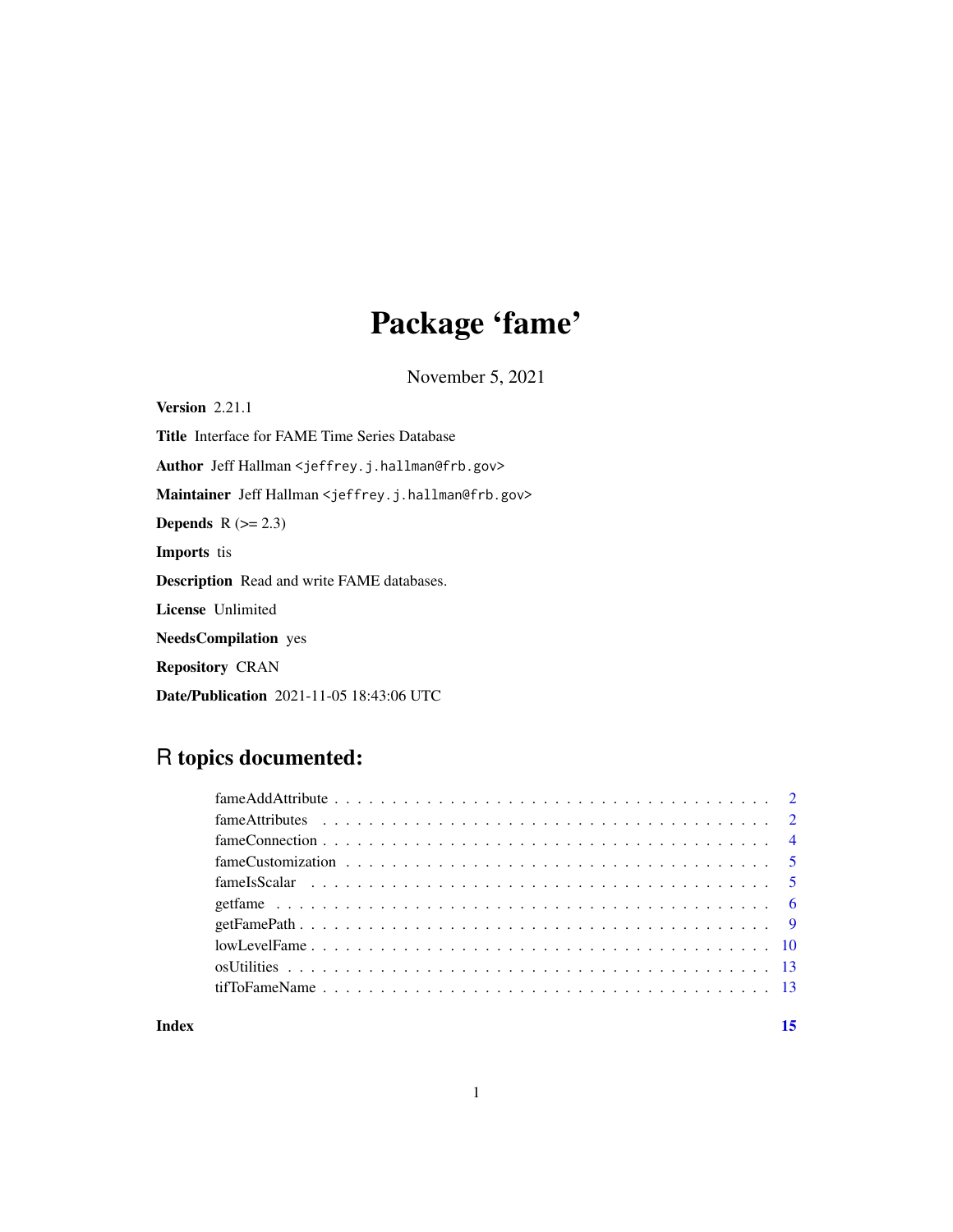<span id="page-1-0"></span>fameAddAttribute *Add a FAME Attribute*

#### Description

Adds a user-defined attribute to data items in a FAME database. Data items in a FAME database can have up to 20 user-defined attributes of each of 6 types. Before you can set an item's blah attribute, the database itself must know about the attribute. This function defines the attribute to the database, so that fameSetAttribute can set it.

#### Usage

```
fameAddAttribute(name, type = c("string", "date", "boolean",
                 "precision", "numeric", "namelist"),
db)
```
#### Arguments

| name | name of the attribute                                                                                                                                                                      |
|------|--------------------------------------------------------------------------------------------------------------------------------------------------------------------------------------------|
| type | one of the six predefined types. Note that FAME "precision" series are 64-bit<br>doubles, while FAME "numeric" items are 32-bit floats.                                                    |
| db   | string giving the relative or full path to the Fame database to read or write from.<br>If the fameLocalPath() function is defined, it will be called on this argument<br>to obtain a path. |

#### Value

invisibly returns a character vector of whatever FAME wrote to standard output or standard error while attempting the assignment.

# See Also

[fameSetAttribute](#page-1-1) to set attributes once they've been defined.

|--|--|

#### <span id="page-1-1"></span>**Description**

FAME has some predefined attributes (such as creation and update dates) for databases and data objects, and also allows user defined attributes for objects in a database. Currently, this package deals only with data object attributes.

Among the more useful predefined attributes you can access are an objects creation and update dates, via the fameCreated and fameUpdated convenience functions. However, you can also use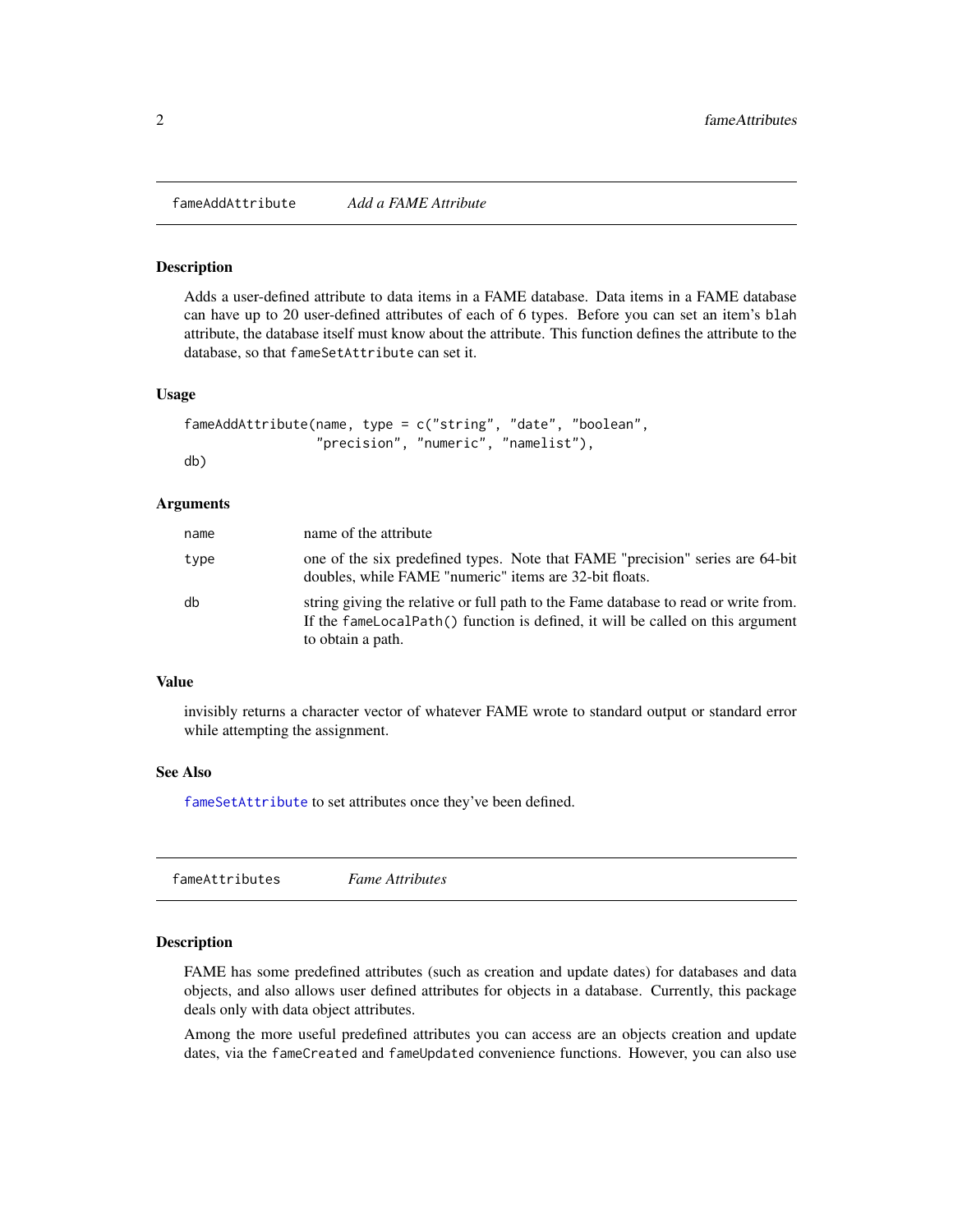# fameAttributes 3

the more general fameAttribute function to access a string representation of any attribute, including user-defined ones.

Setting attributes

Before user-defined attributes can be set for a data object, the database itself must know the names and types of the attributes. Each data object can have up to twenty user-defined attributes of each of six data types: boolean, date, namelist, numeric, precision, and string. The names of the userdefined attributes are stored in the database in six namelist scalars named boolean\_attribute\_names, date\_attribute\_names, and so on, one for each data type. Functions will be provided shortly to do this.

Once the database knows what attributes are allowed, they can be set via fameSetAttribute.

fameAttribute reads one attribute of one object in a Fame database and returns it as a string. fameSetAttribute sets the value of one attribute of one object in a Fame database. getFameCreated and getFameUpdated return an object's created and updated attributes, respectively, as POSIXlt dates.

# Usage

```
fameAttribute(attribute, fname, db)
fameSetAttribute(attribute, value, fname, db)
fameCreated(fname, db)
fameUpdated(fname, db)
```
# Arguments

| attribute | string naming the attribute to be returned                                                                                                                                                 |
|-----------|--------------------------------------------------------------------------------------------------------------------------------------------------------------------------------------------|
| fname     | name of an object in a FAME database                                                                                                                                                       |
| db        | string giving the relative or full path to the Fame database to read or write from.<br>If the fameLocalPath() function is defined, it will be called on this argument<br>to obtain a path. |
| value     | value to set the attribute to                                                                                                                                                              |

#### Value

fameAttribute returns a named string.

fameSetAttribute returns whatever strings FAME wrote to standard output while setting the attribute.

fameCreated and fameUpdated each return a POSIXlt object.

#### Examples

```
## Not run:
fameUpdated("gdp.q", db = "somedb")
```
## End(Not run)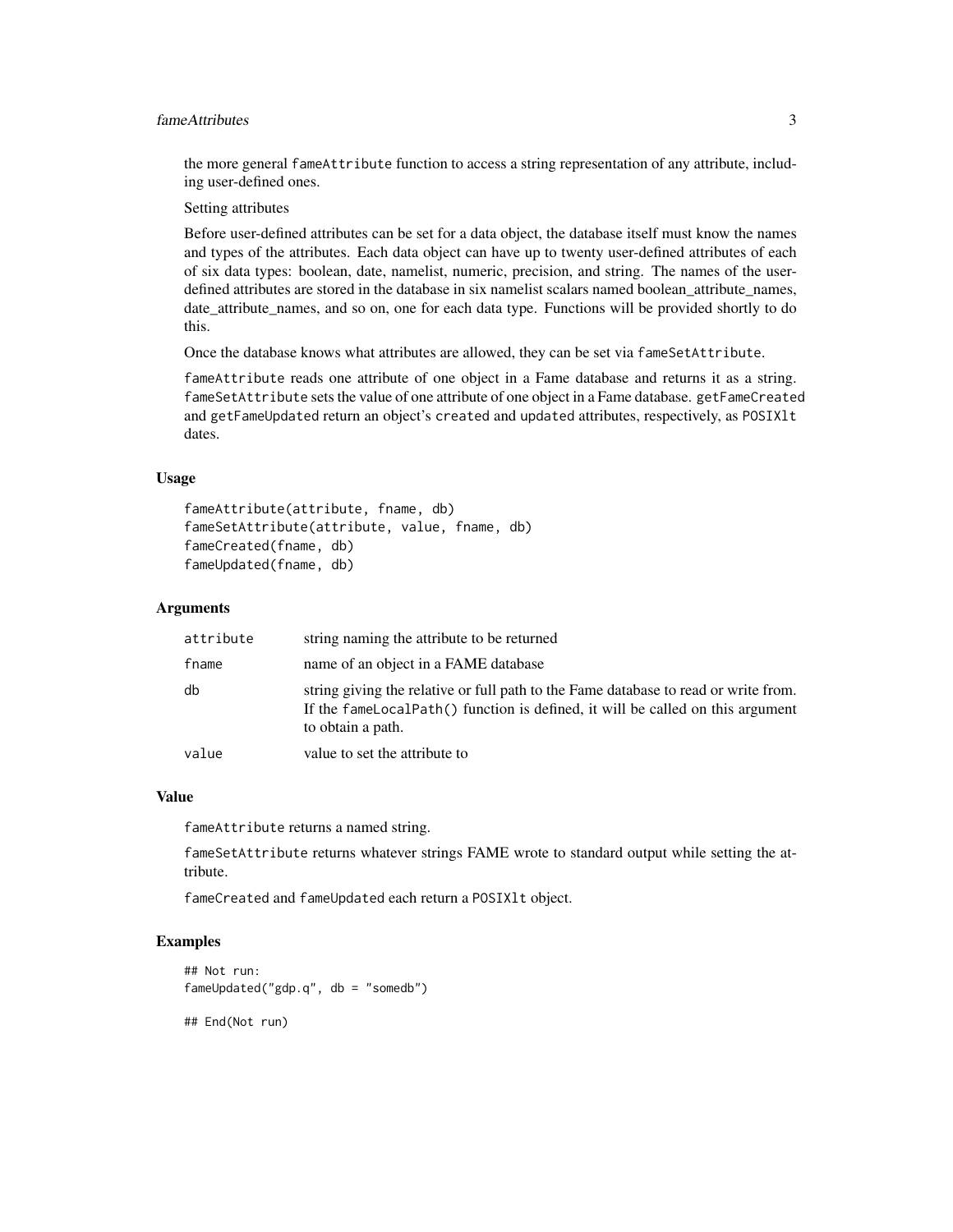<span id="page-3-1"></span><span id="page-3-0"></span>

#### Description

Creates a connection to a Fame service running on a remote host.

#### Usage

```
fameConnection(service = "", host = "", user = "", password = "", stopOnFail = TRUE)
## S3 method for class 'fameConnection'
print(x, \ldots)## S3 method for class 'fameConnection'
close(con, ...)
```
#### Arguments

| service    | The name of the service on the server, e.g., "someService"                                                                              |
|------------|-----------------------------------------------------------------------------------------------------------------------------------------|
| host       | The server name                                                                                                                         |
| user       | User name on the server                                                                                                                 |
| password   | A string                                                                                                                                |
| stopOnFail | if TRUE (the default), failing to connect generates an R error. Otherwise, the<br>function completes but the result is kind of useless. |
| X          | A fameConnection                                                                                                                        |
| con        | A fameConnection                                                                                                                        |
| $\ddots$ . | For print, these are arguments passed on to print. matrix. For close, they're<br>ignored.                                               |

# Details

fameConnection uses the C HLI function cfmopen to create a connection to a Fame service. The connection it returns can be used in subsequent calls to [fameWildlist](#page-5-1) or [getfame](#page-5-2).

The print and close functions, when called on a fameConnection, do what they say.

# Value

A fameConnection is an integer with attributes "service", "host", "user" and "password".

# Note

These functions have not really been tested at all, as the package maintainer does not have ready access to a Fame server.

# See Also

[getfame](#page-5-2), [fameWildlist](#page-5-1)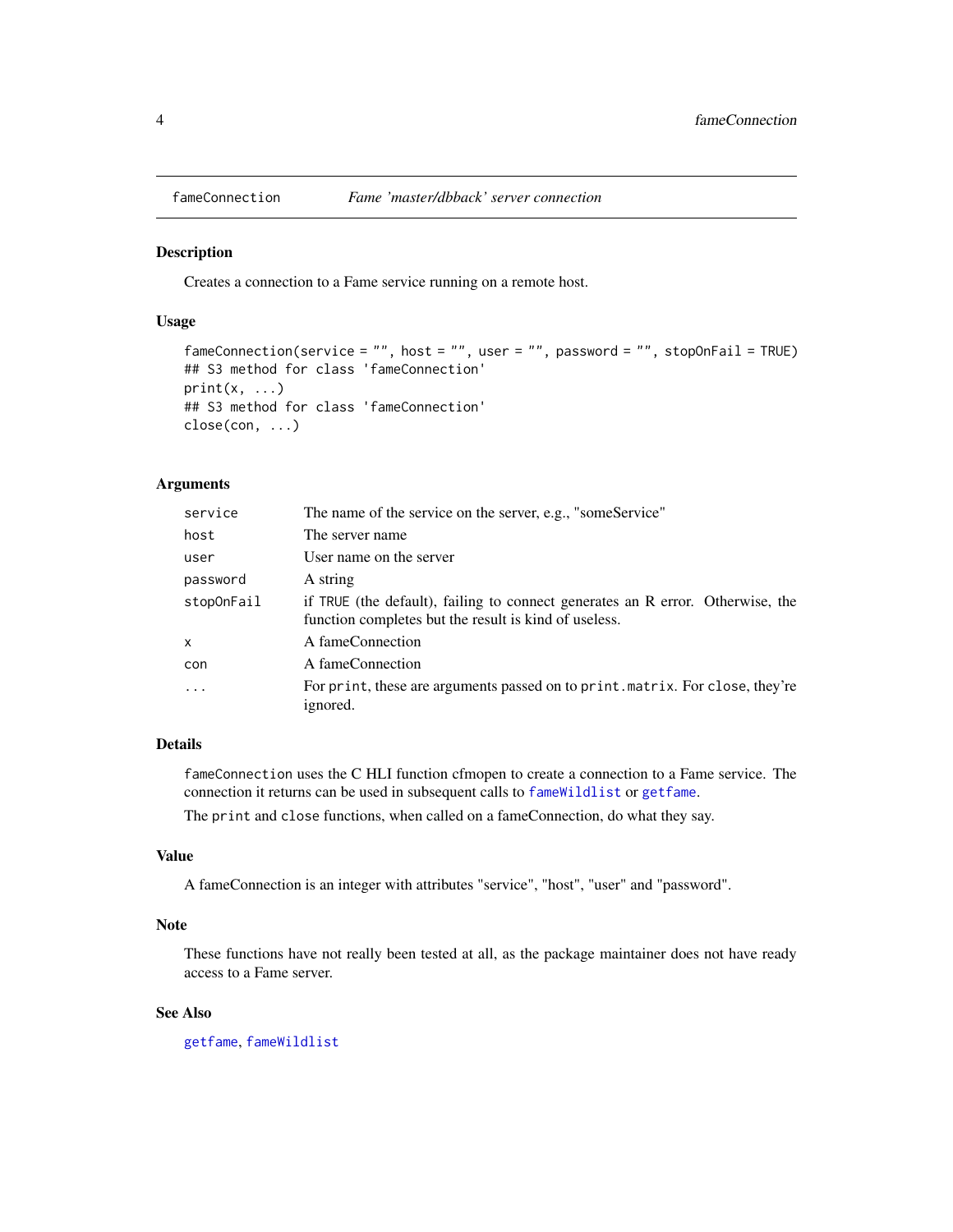<span id="page-4-1"></span><span id="page-4-0"></span>fameCustomization *Local Customization of the Fame Interface*

#### Description

You can define two local functions, fameLocalInit and fameLocalPath, to customize some aspects of the FAME interface.

fameLocalInit: The first time one of the functions that interfaces with a Fame database is called, the internal function fameStart is called to initialize the HLI (Host Language Interface) and open a work database. After accomplishing that, fameStart checks to see if a function named fameLocalInit exists. If so, it is called with no arguments immediately after opening the work database.

fameLocalPath: Used to customize [getFamePath](#page-8-1).

fameIsScalar *Check for (Fame or Numeric) Scalar or Time Index Series*

#### Description

fameIsScalar checks whether or not its argument could be a 'scalar' in FAME parlance, i.e., if it is a character vector or an atomic object of length one and not a time series or time indexed series. ti objects of length one are what FAME calls a 'date', other scalars are strings, numbers, and logicals of length one. A vector of strings may be represented in FAME as a 'namelist'.

#### Usage

fameIsScalar(x)

#### Arguments

x object to be checked.

#### Value

TRUE or FALSE.

# Examples

```
fameIsScalar("this is a scalar, since it has length one")
fameIsScalar(c("returns FALSE", "since it has length two"))
fameIsScalar(tis::today())
```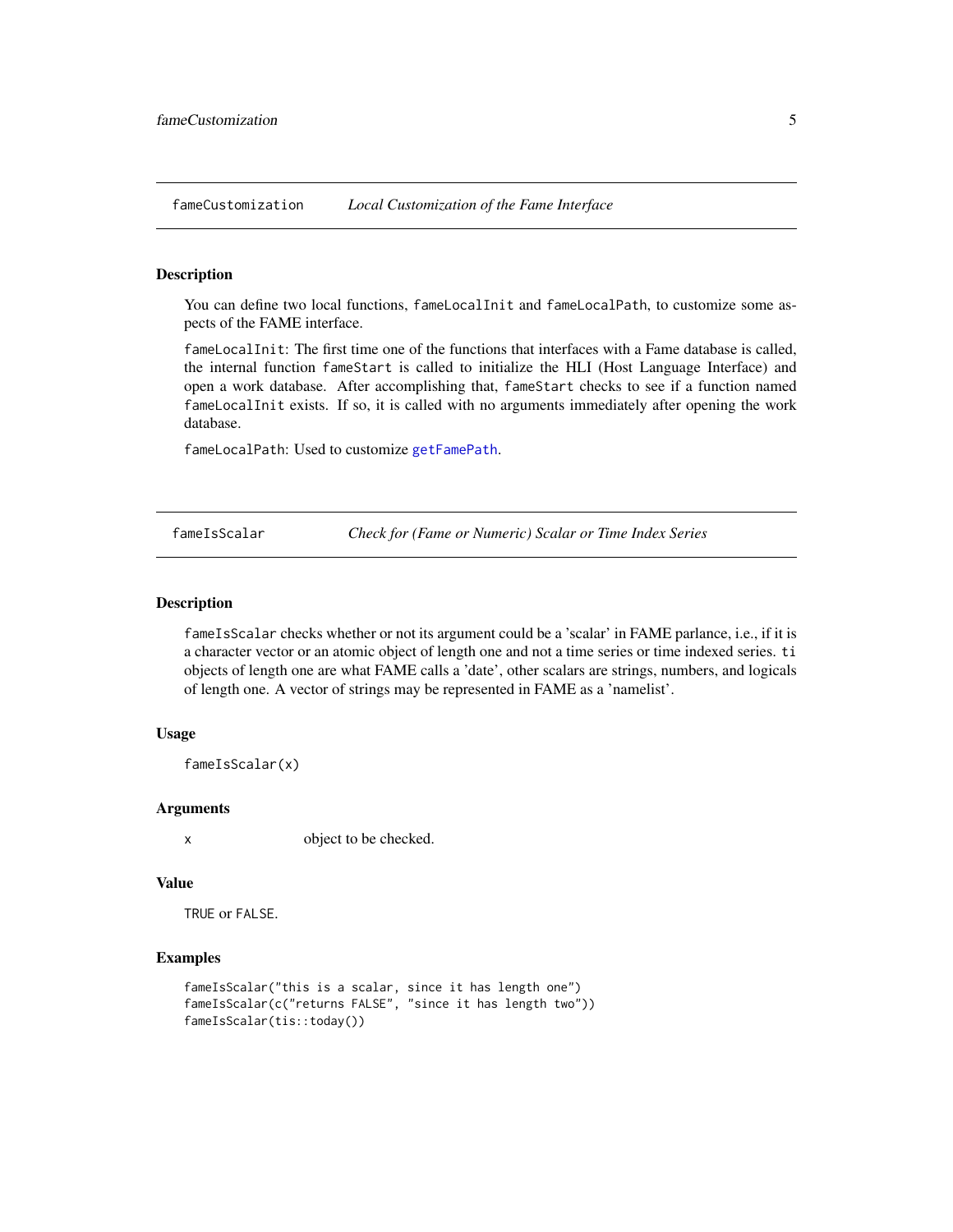<span id="page-5-2"></span><span id="page-5-0"></span>

#### <span id="page-5-1"></span>Description

getfame and putfame read and write scalars (ti,numeric,character or logical objects of length 1) and numeric tis (Time Indexed Series) from and to Fame databases. FAME case series and series with string or FAME "date" types can be read by getfame, but not written with putfame.

fameWhats returns information about an object in a database, including its name, class, type, basis and observed attributes, as well as start (a ti Time Index) and length. If getDoc is TRUE, it will also include description and documentation components.

fameWhats is a wrapper around the function fameWhat, which provides the same information in a lower-level form.

fameWildlist returns a list giving the name, class, type and frequency of the objects in the database with names that match wildString.

# Usage

```
getfame(sernames, db, connection = NULL, save = FALSE, envir = parent.frame(),
        start = NULL, end = NULL, getDoc = TRUE)
putfame(serlist, db, access = "shared", update = TRUE,
        checkBasisAndObserved = FALSE, envir = parent.frame())
fameWhats(db, fname, connection = NULL, getDoc = TRUE)fameWildlist(db, wildString = "?", connection = NULL, nMax = 1000, charMode = TRUE)
```
#### **Arguments**

| sernames   | character vector of Fame names of series and/or scalars to retrieve.                                                                                                                                                                                                                                        |
|------------|-------------------------------------------------------------------------------------------------------------------------------------------------------------------------------------------------------------------------------------------------------------------------------------------------------------|
| db         | string giving the relative or full path to the Fame database to read or write from.<br>If the fameLocalPath() function is defined, it will be called on this argument<br>to obtain a path. To open a remote database, use a string like "servername"<br>/path/to/a/database.db".                            |
| connection | created by calling fameConnection. Leave this at the default NULL setting for<br>local databases.                                                                                                                                                                                                           |
| save       | if TRUE the retrieved series are individually saved in the environment specified<br>by envir.                                                                                                                                                                                                               |
| envir      | for get fame, the environment used by assign to save the retrieved series if save<br>is TRUE. For put fame, if serlist is a character vector, the environment in which<br>to find the series that will be stored in the database. The default environment for<br>both functions is the frame of the caller. |
| start      | a ti object, or something that the ti function can turn into a ti object. The time<br>index for the first observation in the returned series. The default is the series start<br>in the database.                                                                                                           |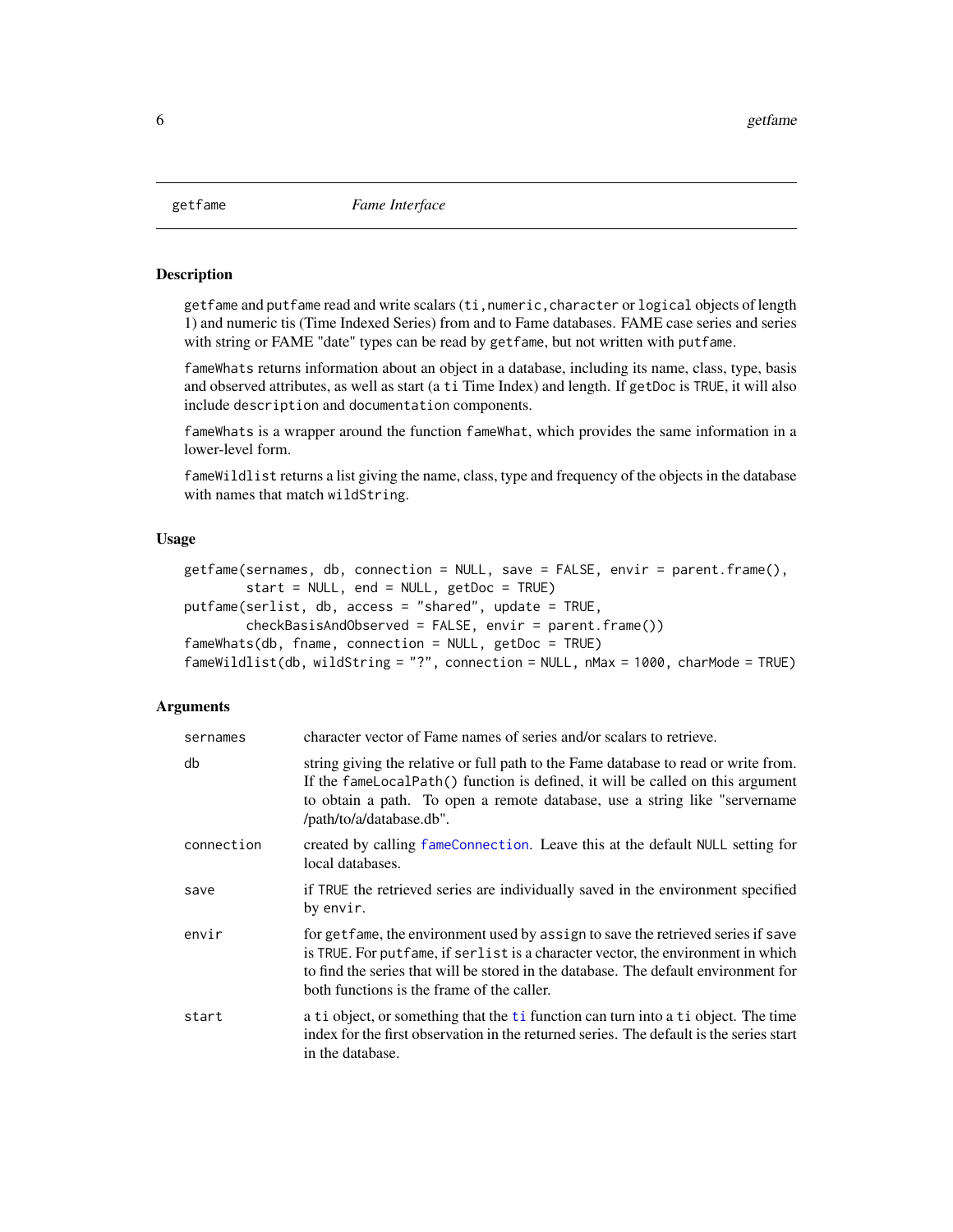#### getfame **7**

| end                   | a ti object, or something that the ti function can turn into a ti object. The time<br>index for the last observation in the returned series. The default is the series end<br>in the database.                                                                                                                                     |
|-----------------------|------------------------------------------------------------------------------------------------------------------------------------------------------------------------------------------------------------------------------------------------------------------------------------------------------------------------------------|
| getDoc                | if TRUE (the default), also get the series description and documentation at-<br>tributes, accessible via functions of the same names.                                                                                                                                                                                              |
| serlist               | the objects to be written to the database. This can be a character vector giving<br>the names of the objects in the environment specified by envir, a list containing<br>the objects, or an object itself. Objects that can be written to the database include<br>scalars (single numbers, strings, and ti dates), and tis series. |
| access                | string specifying the access mode to open the database in. Should be one of<br>c("create","overwrite","read","shared","update"). Warning: Open-<br>ing an existing database in "overwrite" mode wipes out the database. You almost<br>never want to do this.                                                                       |
| update                | if TRUE (the default), existing series in the database will be updated. If FALSE,<br>existing series in the database with the same names will be replaced by the series<br>in serlist. Fame scalars (single strings, numbers or ti dates) always overwrite<br>their previous incarnations.                                         |
| checkBasisAndObserved |                                                                                                                                                                                                                                                                                                                                    |
|                       | if TRUE and update $==$ TRUE, the basis and observed attributes of any existing<br>series with the same name will be checked for consistency with the updating<br>series from serlist. If the basis or observed attributes differ, the update will<br>not happen. This argument has no effect with respect to non-series objects.  |
| fname                 | name of an object in a FAME database                                                                                                                                                                                                                                                                                               |
| wildString            | string containing FAME wildcards                                                                                                                                                                                                                                                                                                   |
| nMax                  | maximum number of matches to return                                                                                                                                                                                                                                                                                                |
| charMode              | if TRUE (the default) return class, type and freq components as strings, rather<br>than integer codes.                                                                                                                                                                                                                             |

# Details

Fame names vs. R names:

The R names of series may differ from their Fame names. For getfame, names(sernames) holds the R names of the retrieved series. If sernames does not have a names attributes, the R names will be the same as the Fame names.

Naming for putfame is more complicated, because the series specified by serlist for putfame may be univariate or multivariate. For a multivariate series, the column names of the matrix become the Fame names. Not having a name for each column is thus an error.

A univariate series may be a single-column matrix. If it is, and it has a column name, that becomes the Fame name of the series. Otherwise, the Fame name of a univariate series is the corresponding element of names(serlist). If serlist is an actual list of series, names(serlist) must be of the same length. For character vector serlist a names attribute is optional. If there isn't one, the Fame names will be the same as the R names.

Consistency checking when update == TRUE:

If there is already an existing series in the database with the same name as one in serlist, the Fame class, type, and frequency are checked for consistency between the updating series and the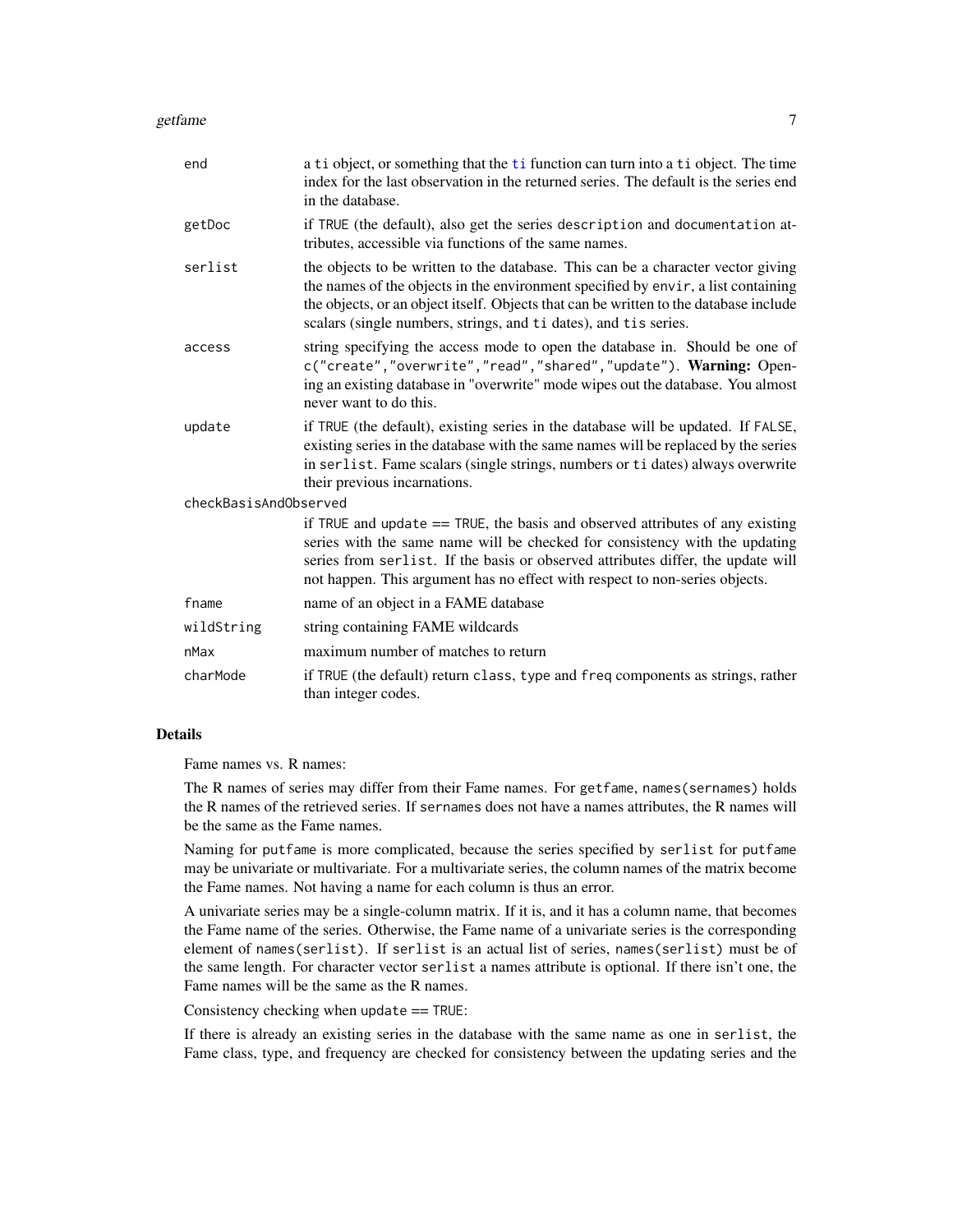<span id="page-7-0"></span>existing series in the database. In addition, if checkBasisAndObserved is TRUE, those attributes are also checked. Inconsistencies for any of the checked attributes between the updating existing series will abort the update. The default value for checkBasisAndObserved is set to FALSE because this inconsistency is very common in MRA code.

# Value

getfame returns a list of the retrieved objects. If save is T, the list is returned invisibly. The names of the list are the R names described in the details. Fame scalars are returned as strings, ti dates, or numbers. Case series are returned as vectors of the appropriate type, with the names attribute of each vector set to the case numbers. If getDoc is TRUE (the default), retrieved objects will also have attributes named description and documentation.

putfame invisibly returns an empty string.

fameWhats returns NULL if it can't find fname in db. Otherwise, it return a list with components

| name                                                    | name of the object in the database                                              |  |
|---------------------------------------------------------|---------------------------------------------------------------------------------|--|
| class                                                   | 'series', 'scalar', or 'formula'                                                |  |
| type                                                    | 'undefined', 'numeric', 'namelist', 'boolean', 'string', 'precision', or 'date' |  |
| If the object is a date, there will also be a component |                                                                                 |  |
| tif                                                     | tifName for the date's frequency                                                |  |
|                                                         |                                                                                 |  |

If the object is a series, there will also be components

| basis    | 'undefined', 'daily' or 'business'                                                                       |
|----------|----------------------------------------------------------------------------------------------------------|
| observed | 'undefined', 'beginning', 'ending', 'averaged', 'summed', 'annualized', 'for-<br>mula', 'high', or 'low' |
| length   | number of observations in the series                                                                     |
| start    | a ti (TimeIndex) start date for the series                                                               |

#### Note

These functions use the Fame HLI and a child server process. The function fameRunning is called to see if the server process is already running. If not, fameStart starts it and the HLI. Your .Last function should call fameStop to shut them down gracefully. In any given R session, once the Fame HLI has died for any reason, it cannot be restarted. This is a Fame limitation. On exit, getfame always closes whatever databases it opened, so there's no reason not to just leave the server running as long as the R session is alive. Death of the R process kills the server process as well.

Please note that the fameConnection functionality is not well-tested.

#### See Also

[ti](#page-0-0), [tis](#page-0-0), [fameConnection](#page-3-1)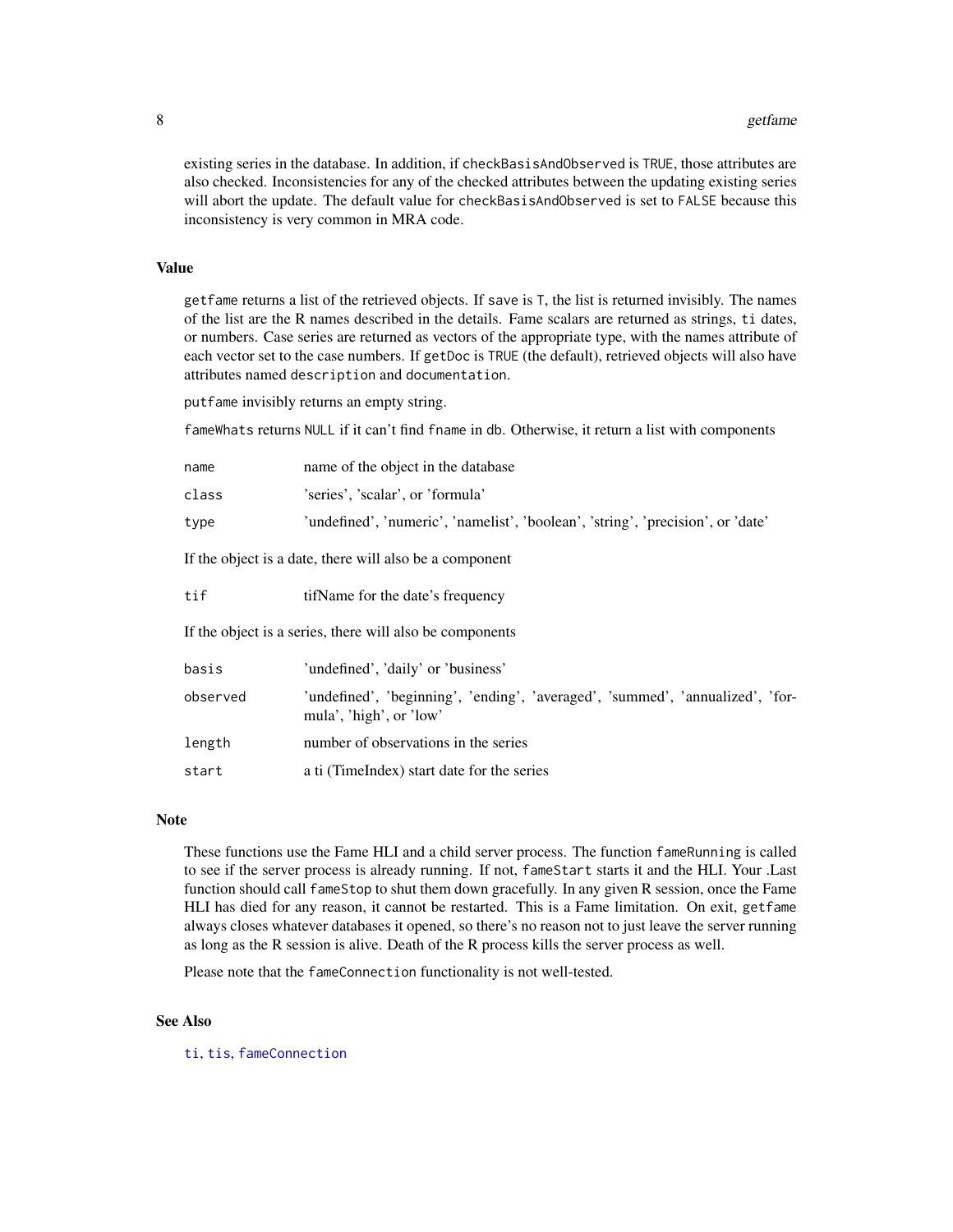# <span id="page-8-0"></span>getFamePath 9

#### Examples

```
## Not run:
mydb <- "pathToMyDatabase"
boink <- getfame("gdp.q", db = mydb) ## returns a list
gpd.q <- boink[[1]] ## or boink$gdp.q
getfame("gdp.q", db = mydb, save = TRUE) ## saves gdp.q in the current frame
## saves the series as "nominalIncome"
getfame(c(nominalIncome = "gdp.q"), db = mydb, save = TRUE)seriesA <- tis(1:24, start = c(2002, 1), freq = 12)
seriesB \le tis(1:104, start = c(2002, 1), tif = "wmonday")
documentation(seriesB) <- paste("Line", 1:4, "of seriesB documentation")
## store them as "mser" and "wser"
putfame(c(mser = "seriesA", wser = "seriesB"), db = "myfame.db")
matrixSeries \le cbind(a = seriesA, b = seriesA + 3)
putfame(matrixSeries, db = "myfame.db") ## stores as "a" and "b" in Fame
## storing a scalar as "myscalar"
putfame(c(myscalar = 42), db = "myfame(db")fameWildlist("myfame.db")
fameWhats("myfame.db", fname = "wser", getDoc = TRUE)
## End(Not run)
```
<span id="page-8-1"></span>getFamePath *Path to a Fame Database*

# **Description**

Attempts to resolve its argument to a database path.

#### Usage

```
getFamePath(dbString, stopOnFail = TRUE)
```
#### Arguments

| dbString   | A database name understood by the local customizing function fame Local Path                         |
|------------|------------------------------------------------------------------------------------------------------|
|            | (if it exists), the name of a file in the current directory, or the full path name of a<br>database. |
| stopOnFail | If TRUE, stop with an error message if a readable database cannot be found.                          |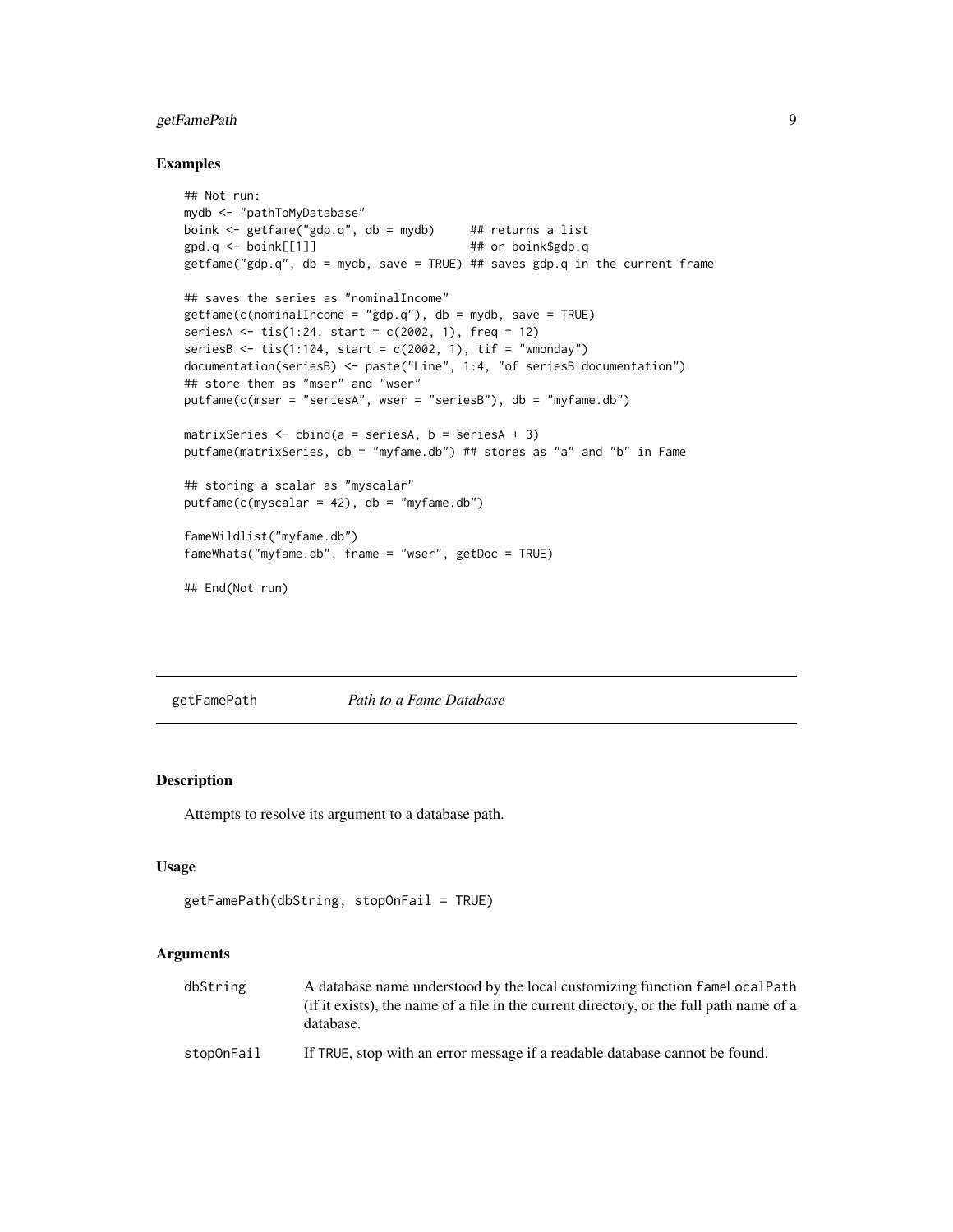# Details

If a local function called fameLocalPath exists, it is called first on dbString to get a pathname. Otherwise, dbString is presumed to be the pathname. The pathname is checked for existence and readability. If there is a white space in the pathname, it is presumed valid, as that might specifying a Fame Server. Otherwise, if there is a failure and stopOnFail is TRUE, the function fails with an error message.

putfame calls this function with stopOnFail = FALSE, because it normally creates a new database if there isn't one there already.

#### Value

A path to a Fame database or Fame Server specification.

#### See Also

[fameCustomization](#page-4-1)

#### lowLevelFame *Low Level Fame Interface Functions*

#### **Description**

These are most of the lower level functions used in the FAME interface. Most users will never need any of these functions, as the higher level function getfame and putfame do almost everything they want to do. The functions documented here were written in the course of implementing getfame and putfame, and some of them may prove useful on their own.

fameRunning answers TRUE if there is a process called "FAME SERVER" already running under the user's id and with the current R process as its parent process.

fameStart initializes the FAME HLI and may open a work database. Since the work database is always the first one opened, its key is always 0.

fameStop kills the HLI session and the FAME SERVER process started by fameStart. In any given R session, you cannot restart the HLI once it has died for any reason. (This is a FAME limitation, not an R one.) Death of the R process also kills the child FAME SERVER process. So it rarely makes sense to call fameStop explicitly, as it makes any subsequent FAME interaction in the current R session impossible.

fameState returns the state of the FAME HLI interface, which is one of c("none","starting","running","dead"). "none" means the HLI has not been started, "starting" means the HLI has not finished starting yet (this usually indicates an error), "running" means the HLI is up and running, while "dead" means the HLI has been killed, either by an error or by fameStop. In either case, once the HLI is "dead", it cannot be revived.

fameCommand sends its string argument to the child FAME SERVER process to be executed. If silent is TRUE, it invisibly returns a status code that can be sent to fameStatusMessage to get an error message. If silent is FALSE, the status message is echoed to standard output. If capture is TRUE, output from the FAME output channel is returned, with a "status" attribute holding the FAME status code.

<span id="page-9-0"></span>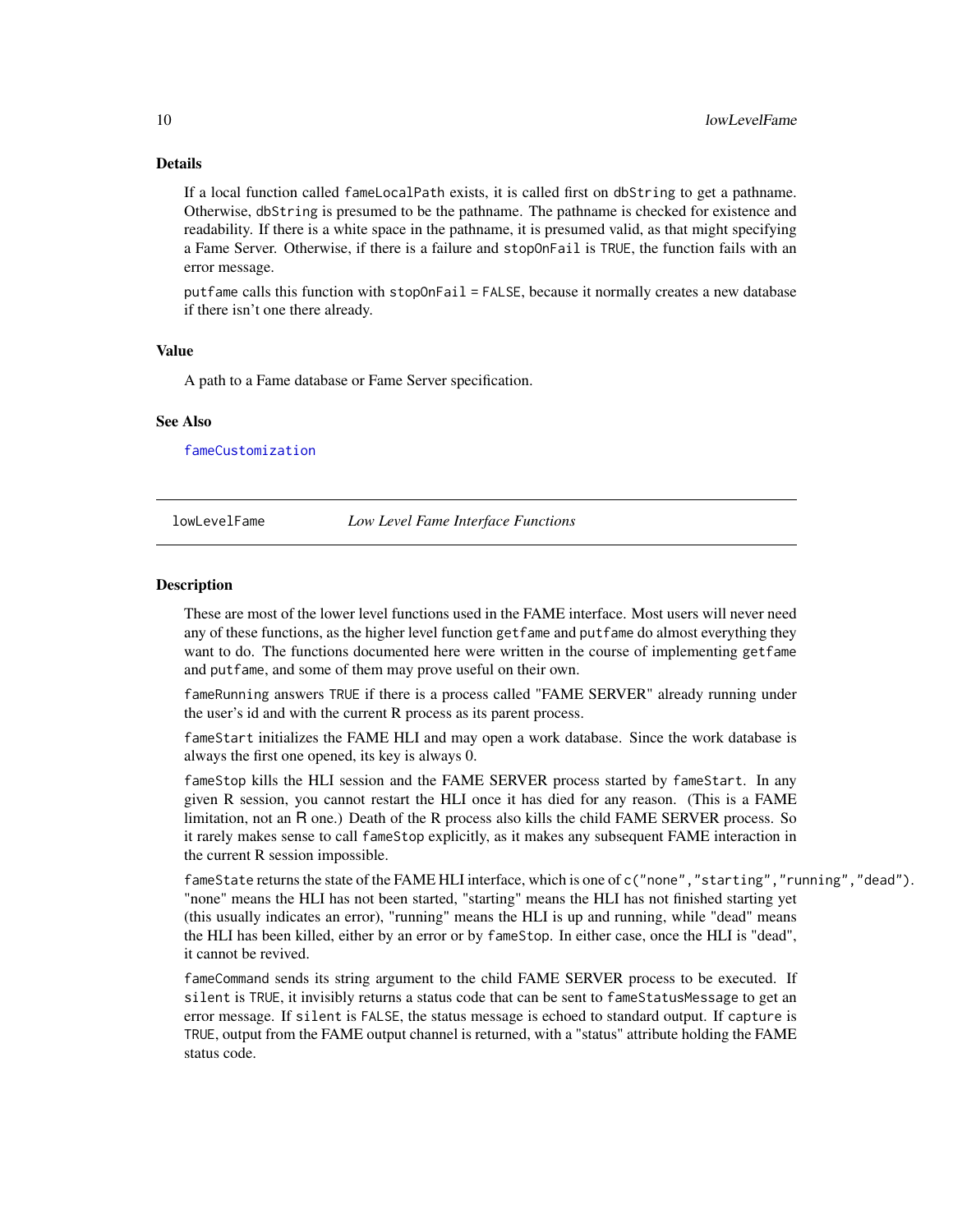#### lowLevelFame 11

fameStatusMessage looks up and returns the error message associated with its argument.

fameConnect opens a connection to FAME Database Server (Master or MCADBS), returning an integer connKey which is used by fameDbOpen to open a database on that connection.

fameDbOpen opens the named database in the given access mode. It returns an integer dbKey, which is a required argument for some of the other functions documented here.

fameDbClose closes the database associated with the given dbKey.

fameDeleteObject deletes a named object from a database.

fameWriteSeries writes the tis (Time Indexed Series) object ser as fname in the database associated with dbKey. If an object by that name already exists in the database and update is TRUE, the frequency and type of ser are checked for consistency with the existing object, and if checkBasisAndObserved is TRUE (not the default), those items are also checked. Any inconsistencies cause the update to fail. If all checks are OK, then the range covered by ser is written to the database. If update if FALSE, any existing series called fname in the database will be replaced by ser. This function should probably not be called directly, as putfame provides a nicer interface.

fameWriteScalar writes the tis (Time Indexed Series) object ser as fname in the database associated with dbKey. If an object by that name already exists in the database and update is TRUE, the frequency and type of ser are checked for consistency with the existing object, and if checkBasisAndObserved is TRUE (not the default), those items are also checked. Any inconsistencies cause the update to fail. If all checks are OK, then the range covered by ser is written to the database. If update if FALSE, any existing series called fname in the database will be replaced by ser. This function should probably not be called directly, as putfame provides a nicer interface.

fameWhat returns a list of low level information about an object in a database, including components named status, dbKey, name, class, type, freq, basis, observ, fyear, fprd, lyear, lprd, obs, and range. If getDoc is TRUE, it will also include description and documentation components. See the FAME documentation for the CHLI functions cfmwhat and cfmsrng for details.

#### Usage

```
fameRunning()
fameStart(workingDB = TRUE)
fameStop()
fameState()
fameCommand(string, silent = TRUE, capture = FALSE)
fameStatusMessage(code)
fameDbOpen(dbName, accessMode = "read", connection = NULL, stopOnFail = TRUE)
fameDbClose(dbKey, closeConnection = FALSE)
fameDeleteObject(db, fname)
fameWriteScalar(dbName, fname, scalar, update = TRUE,
                type = c("date", "precision", "boolean", "string", "namelist"))
fameWriteSeries(dbKey, fname, ser, update = FALSE, checkBasisAndObserved = FALSE)
fameWhat(dbKey, fname, getDoc = FALSE)
```
#### Arguments

| workingDB | if TRUE (the default) open a temporary working database whose dbKey will be 0 |
|-----------|-------------------------------------------------------------------------------|
| string    | a FAME command to be executed                                                 |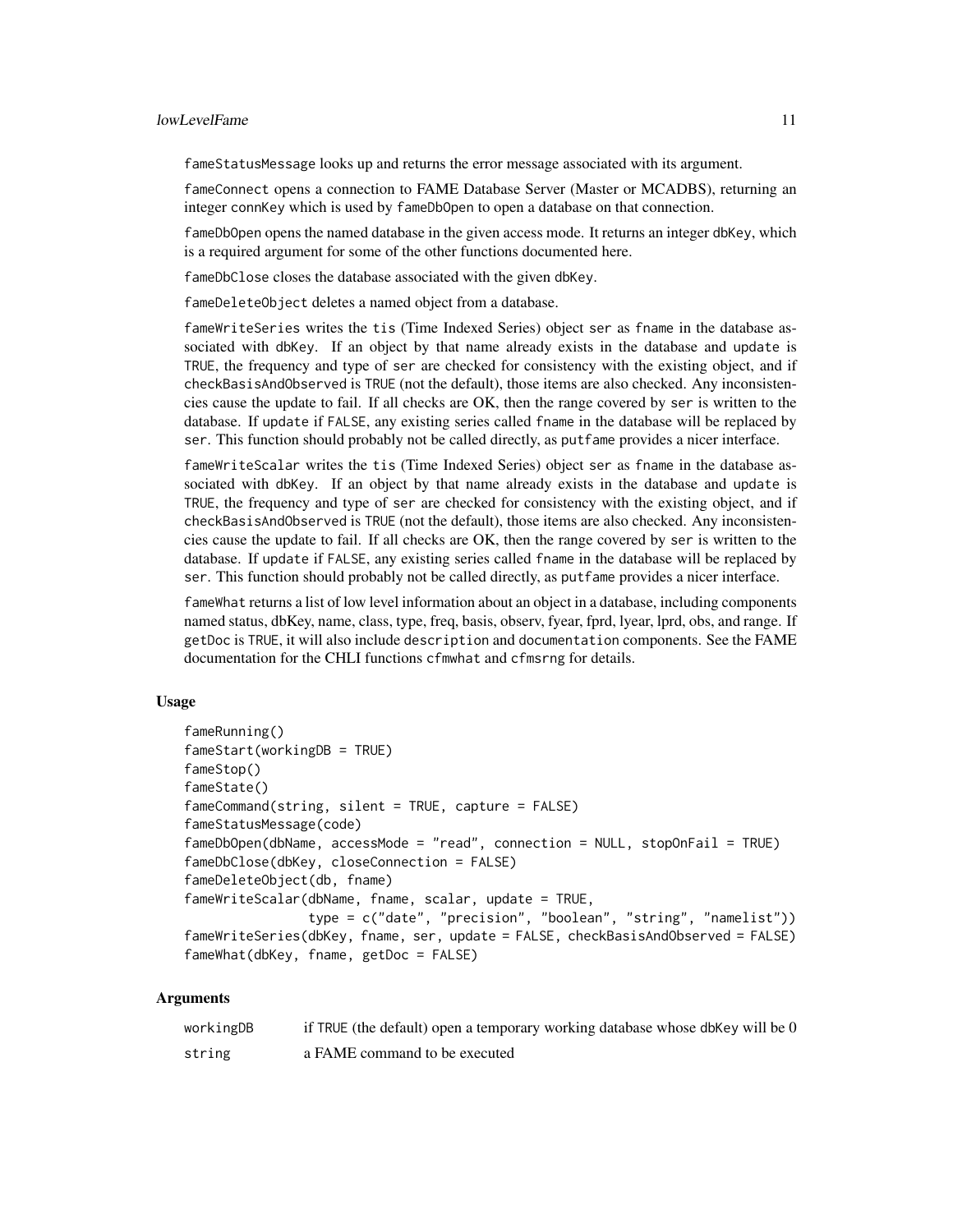<span id="page-11-0"></span>

| silent                | run the command quietly if TRUE                                                                                                                                                                                                                                                                                                                                    |
|-----------------------|--------------------------------------------------------------------------------------------------------------------------------------------------------------------------------------------------------------------------------------------------------------------------------------------------------------------------------------------------------------------|
| capture               | capture and return strings from the FAME output channel if TRUE                                                                                                                                                                                                                                                                                                    |
| code                  | an integer status code from FAME                                                                                                                                                                                                                                                                                                                                   |
| dbName                | name of or path to the database to open                                                                                                                                                                                                                                                                                                                            |
| accessMode            | a string specifying the access model to open the database in: one of "read",<br>"create", "overwrite", "update", or "shared".                                                                                                                                                                                                                                      |
| connection            | created by calling fameConnection. Leave this at the default NULL setting for<br>local databases.                                                                                                                                                                                                                                                                  |
| stopOnFail            | should the function stop() if the database cannot be opened? Also, see the<br>return value below.                                                                                                                                                                                                                                                                  |
| dbKey                 | integer returned by db0pen                                                                                                                                                                                                                                                                                                                                         |
| closeConnection       |                                                                                                                                                                                                                                                                                                                                                                    |
|                       | if TRUE, close the fameConnection associated with the database as well. The de-<br>fault is to leave the connection open. This implies that whoever opened the con-<br>nection in the first place should explicitly close it. This only applies to databases<br>that were opened on a connection, not to local databases.                                          |
| fname                 | name of an object in a FAME database                                                                                                                                                                                                                                                                                                                               |
| scalar                | object to be written to the database                                                                                                                                                                                                                                                                                                                               |
| type                  | kind of FAME scalar to create in the database. If this argument is missing, it is<br>inferred from characteristics of scalar. In fact, the only time you should ever<br>really need to use this argument is if scalar is a character object of length one<br>but you really want it to be written as a 'namelist' of length one, rather than a<br>'string' scalar. |
| update                | if TRUE update any existing series by the same name in place. If FALSE, replace<br>existing series.                                                                                                                                                                                                                                                                |
| db                    | can take dbKey or dbName form; that is, it can be an integer returned by dbOpen,<br>or it can be the name of a database or path to a database.                                                                                                                                                                                                                     |
| ser                   | a tis time series                                                                                                                                                                                                                                                                                                                                                  |
| checkBasisAndObserved |                                                                                                                                                                                                                                                                                                                                                                    |
|                       | see description above for fameWriteSeries                                                                                                                                                                                                                                                                                                                          |
| getDoc                | if TRUE, also return the description and documentation attributes.                                                                                                                                                                                                                                                                                                 |

# Value

fameRunning return a Boolean.

fameStart and fameStop return nothing.

fameStatus returns a string as documented above.

If capture is FALSE, fameCommand invisibly returns a status code. If capture is TRUE, strings sent to the FAME output channel are returned as a character vector, and the status code is returned as the "status" attribute of that vector.

fameStatusMessage returns a message string.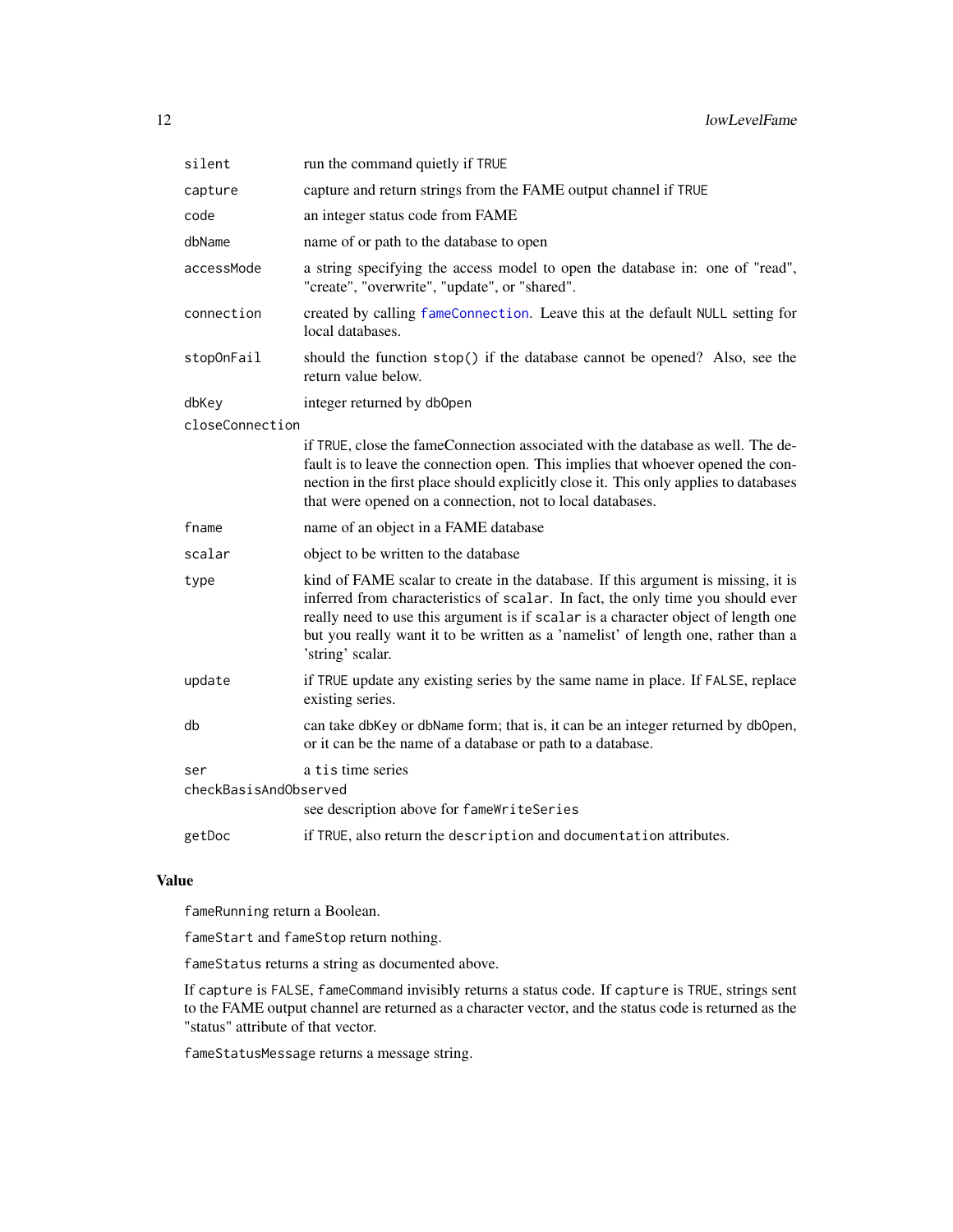#### <span id="page-12-0"></span>osUtilities **13**

fameDbOpen returns an integer dbKey. If the parameter stopOnFail is FALSE and the open does not succeed, the returned integer is -1 and it will have attributes "status" and "statusMessage" indicating the nature of the failure.

fameDbClose returns a status code.

fameDeleteObject returns a status code.

The return value from fameWriteScalar is useless and should be ignored.

fameWriteSeries returns a status code.

fameWhat returns a list.

# See Also

[getfame](#page-5-2), [putfame](#page-5-1), [fameCustomization](#page-4-1)

osUtilities *Operating System Utilities*

# Description

user returns the user id of the current user.

runningLinux is shorthand for Sys.info()["sysname"] == "Linux".

runningWindows is shorthand for .Platform\$OS.type == "windows".

# Usage

```
user()
runningLinux()
runningWindows()
```
tifToFameName *FAME Names for Time Index Frequencies*

#### Description

Returns the FAME names for the given time index frequencies.

#### Usage

```
tifToFameName(tif)
```
#### Arguments

tif character vector of tifNames or a numeric vector of tif codes.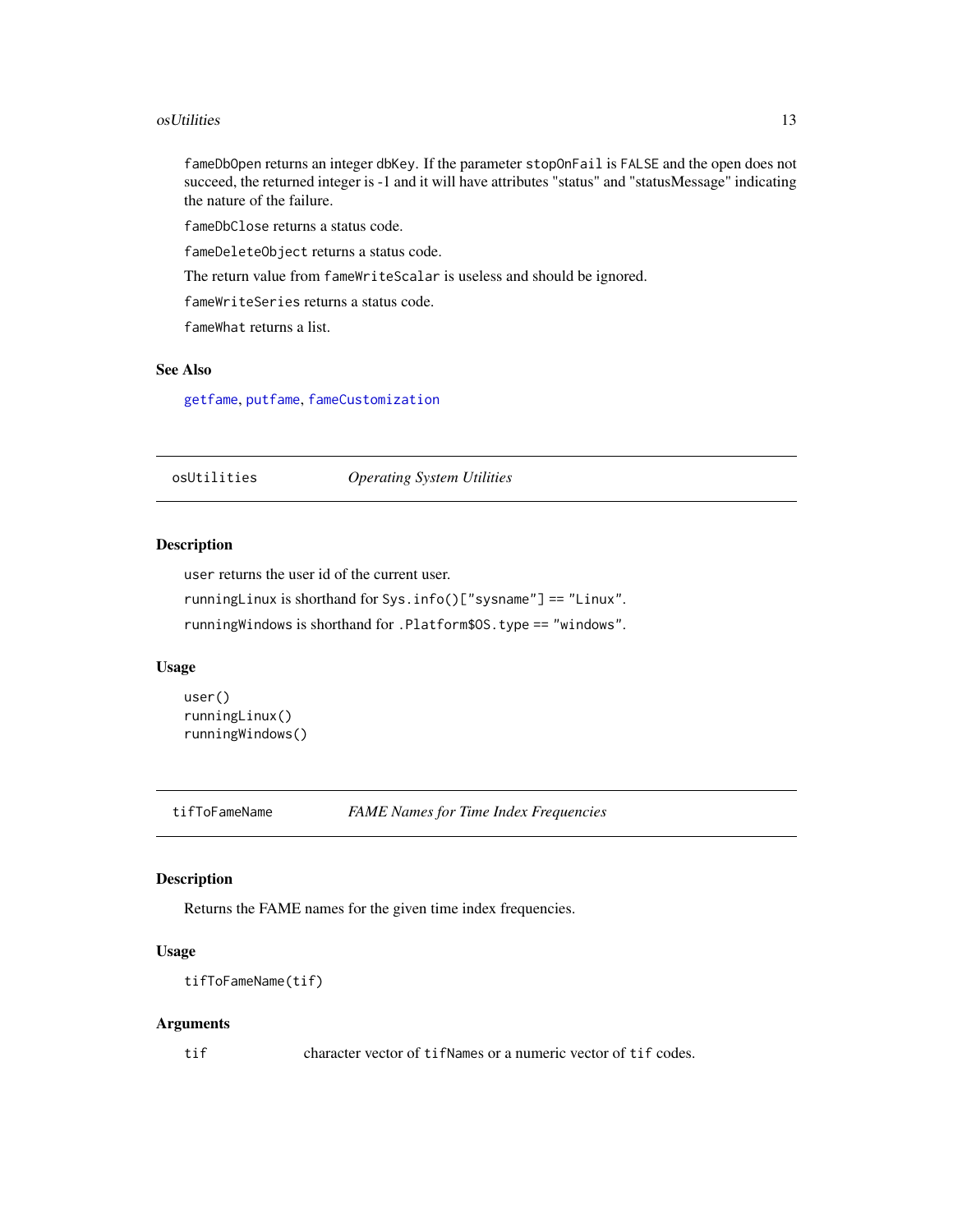# <span id="page-13-0"></span>Value

A character vector as long as the input giving the FAME names of the input.

# See Also

[tif](#page-0-0), [tifName](#page-0-0)

# Examples

```
tifToFameName(tis::tif(tis::today()))
tifToFameName(tis::tif(tis::latestMonth()))
tifToFameName(tis::tifName(tis::today()))
tifToFameName(tis::tifName(tis::latestMonth()))
```